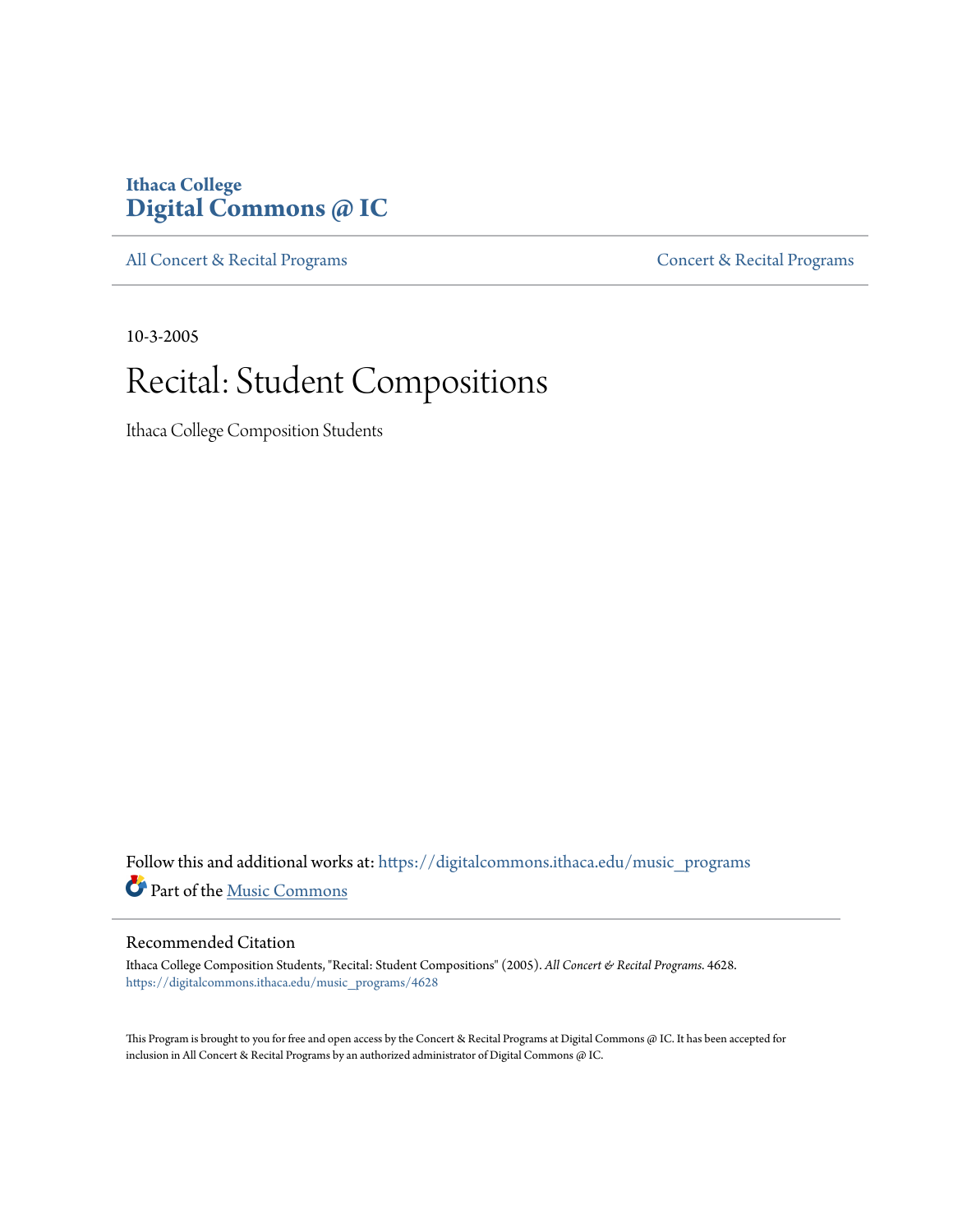## ITHACA COLLEGE SCHOOL OF MUSIC

STUDENT COMPOSITION RECITAL

Hockett Family Recital Hall Monday, October 3, 2005 8:15 p.m.